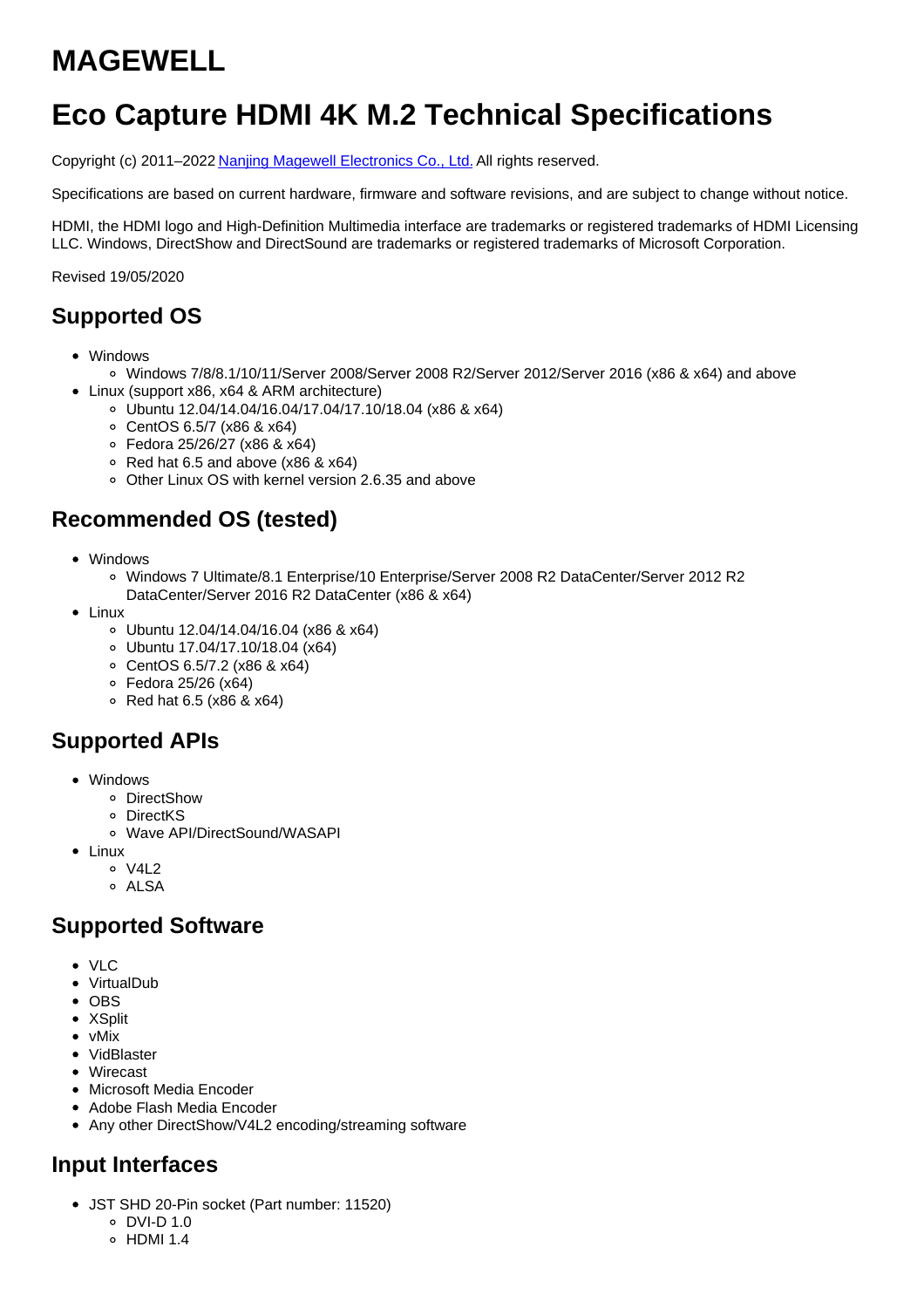- FPC 20-Pin socket (Part number: 11524)
	- DVI-D 1.0
	- $\circ$  HDMI 1.4

### **Host Interfaces**

 $\bullet$  M.2 2280 Type M (PCIe Gen2 x4)

### **Input features**

Support for input video resolutions up to 4096x2160 pixels

## **HDMI Specific Features**

- 297MHz HDMI receiver
- Adaptive HDMI equalizer
- Support for customized EDID
- Support for extraction of AVI/Audio/SPD/MS/VS/ACP/ISRC1/ISRC2/Gamut InfoFrames
- Full colorimetry support
- Support for RGB/YUV 4: 4: 4 8-bit format signals with a pixel frequency of no more than 297MHz
- Support for YUV 4:2:2 12-bit format signals with a pixel frequency of no more than 297MHz
- Support for RGB/YUV 4:4:4 10/12-bit format signals with a pixel frequency of no more than 170MHz
- Support for up to 8-channel IEC60958/IEC61937 audio streams via SDK
- Support for extraction of audio formation information & channel status data
- Support for extraction of video timing information
- Support for extraction of 3D format information
- Support for extraction of Sony/Canon DSLR time code
- Support for Side-by-Side Half, Top-and-Bottom, Frame Packing 3D mode

## **Video Capture Formats**

- Support for capture image resolutions up to 4096x2160 pixels
- Support for capture frame rates up to 144fps (Actual capture frame rate can be limited by PCIe bandwidth & image resolution)
- Support for 4:2:0 8-bit capture formats: NV12, I420, YV12
- Support for 4:2:2 8-bit capture formats: YUY2, YUYV, UYVY
- Support for 4:4:4 8-bit capture formats: V308, IYU2, V408, BGR24, BGR32
- More capture formats are supported via SDK

## **Video Processing Features**

- video processing pipeline with ~360Mpixels/s processing bandwidth
- 8-bit 4:4:4 video processing
- Video scaling
- Video de-interlacing
	- Weave
	- Blend top & bottom field
- Video color format conversion
	- Auto or manual selection of input color format & quantization range
	- Auto or manual selection of capture color format, quantization range & saturation range
	- o Support for RGB, YCbCr 601, YCbCr 709, YCbCr 2020 color formats
	- Support for Limited or Full quantization range
	- Support for Limited, Full & 'Extended gamut' saturation range
- Video frame rate conversion

### **Multiple Cards per System**

- Support for multiple cards plugged to one system
- On-board dip switch to set card number with 16 positions
- System hardware device tree will display "01: Eco Capture HDMI 4K M.2" when dip switch is set to 0001, and so on
- The video and audio device names displayed in your software will include the card number (set by the dip switch)

# **Multiple Replicated Capture Streams**

Unlimited capture streams for any one input channel, but the capture streams should be in the same capture format.